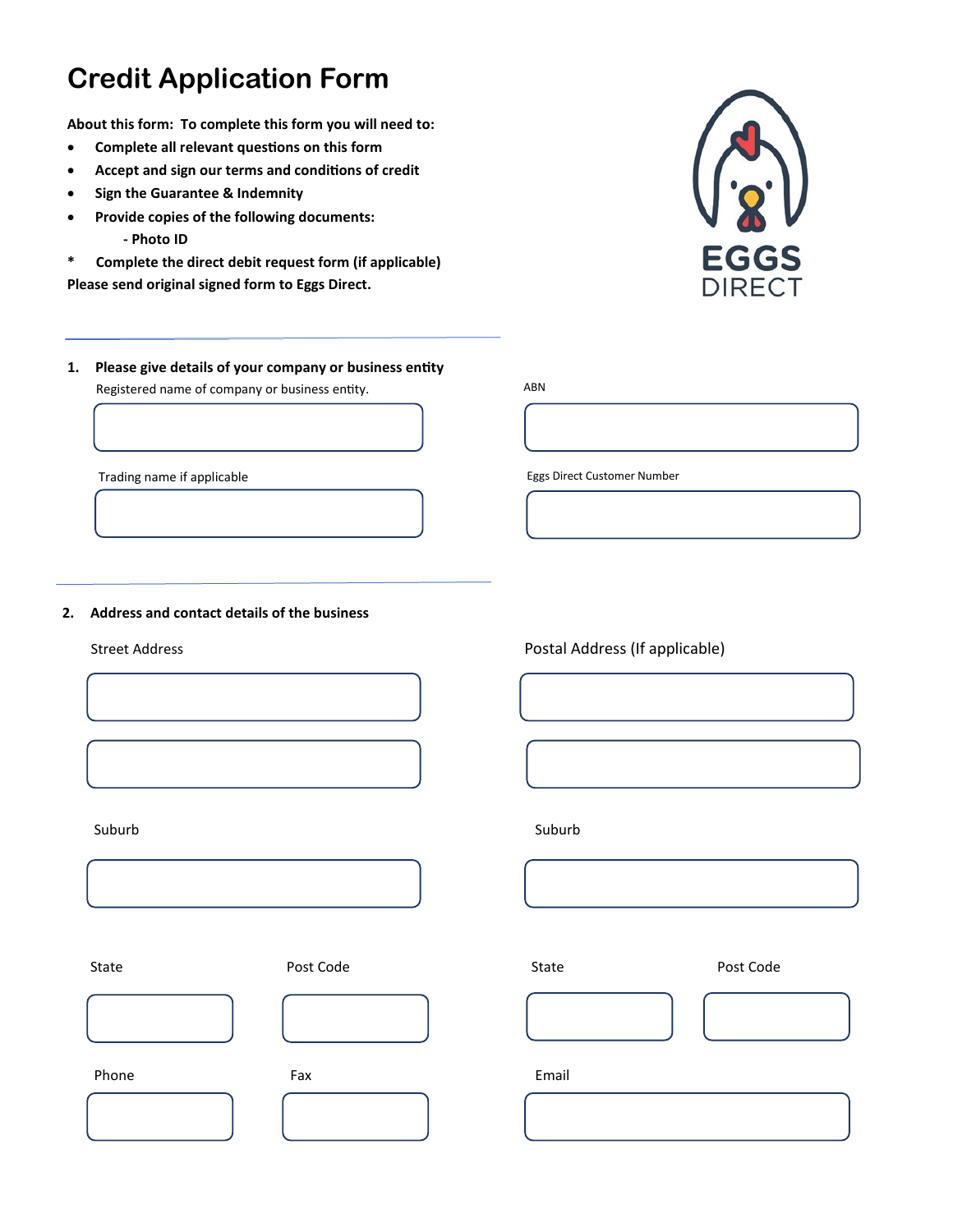

## **3. Names and contact details of...**

Directors/Proprietors (Title/Given name/Surname) Directors/Proprietors (Title/Given Name/Surname)

Office/Retail Manager Contact for Accounts Payable

Phone **Phone** Phone **Phone** Phone **Phone** Phone **Phone** 

### **4. Bank Account Details and Authority**



Name of Bank Account Name



I/We

and

Authorise you, Eggs Direct, and Commonwealth Bank to seek an opinion from our Bank.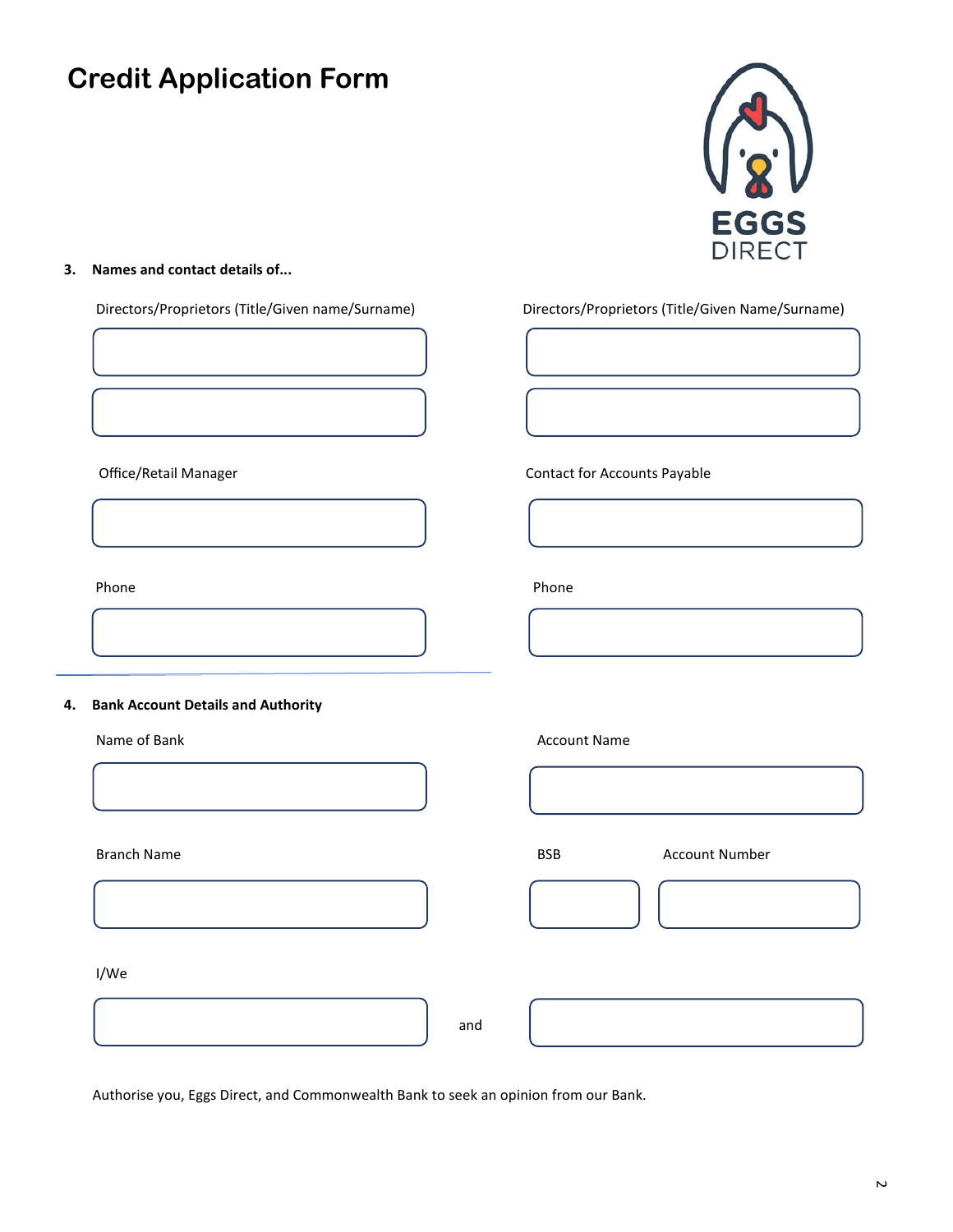## **5. Trade References & Credit Providers**

| Reference 1: Name: | Phone |
|--------------------|-------|
|                    |       |
| Reference 2: Name: | Phone |
|                    |       |

#### **6. Director's/Proprietor's/Trustee's Personal Guarantee:**

I/We being duly authorised Directors/Proprietors/Trustee of the Applicant having applied for credit with The Creditor agree on behalf of myself/ourselves and the Applicant to the Terms of Trading printed below and personally guarantee the due performance by the Applicant of those terms and payment of any monies due or payable and all debts incurred by the Applicant to The Creditor.

## **\*\* Please note witnesses must be a separate third party and at a different home address from the applicant. E.G. Directors/Owners/ Relatives cannot witness for each other. \*\***

Directors/Proprietors (Title/Given name/Surname)

Phone No:

Home Address

Date Of Birth

Witness Name

Driver's License No:

**EGGS DIRECT** 

Signature

Address

Signature

Date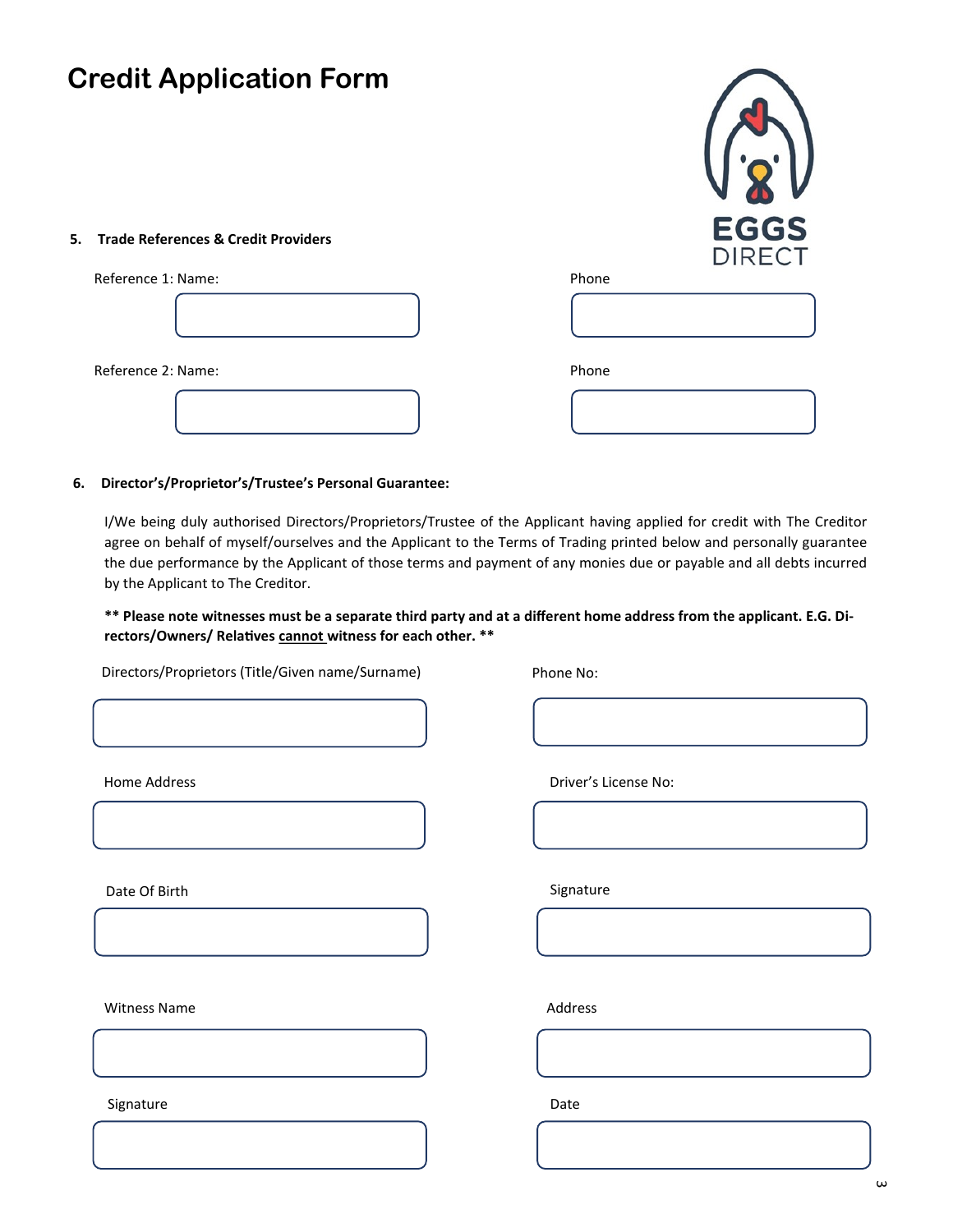

## Directors/Proprietors (Title/Given name/Surname)

Date Of Birth Signature Signature Signature

Witness Name **Address** Name **Address** 

## Signature Date Date Date Date

Phone No:

Home Address **Driver's License No:**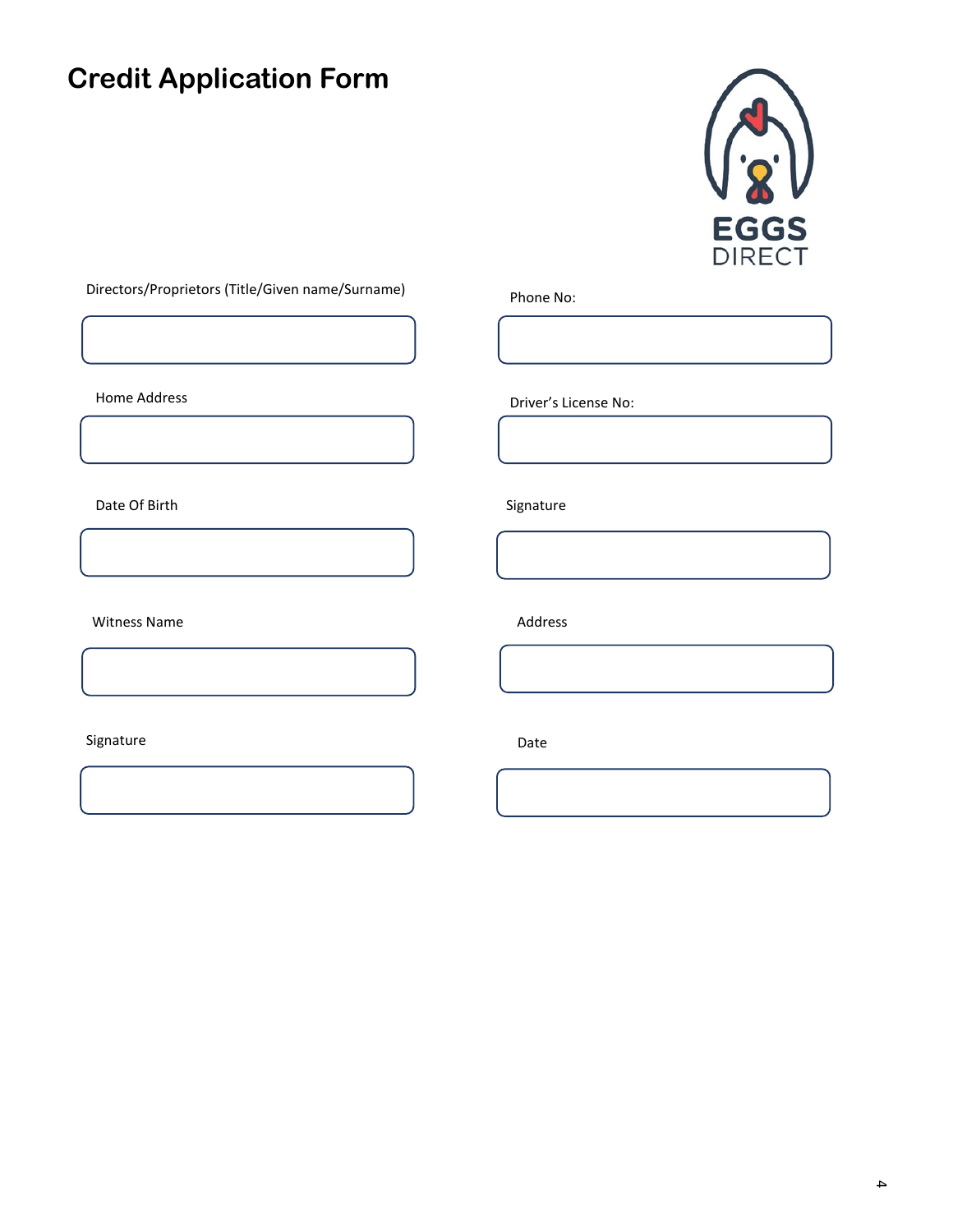# **Terms and Conditions of Credit**



#### **TERMS OF TRADING**

These Terms of Trading regulate the way The Creditor will supply goods on credit to the Applicant. The Applicant must comply with the terms in relation to supplies of the goods made on credit by The Creditor to the Applicant.

The applicant is not entitled to any credit facilities from The Creditor until it receives a written notice from The Creditor that the credit facilities have been granted. Until the Applicant receives a notice that credit facilities have been granted, all goods supplied by The Creditor to the Applicant must be pre-paid at the time of order by the Applicant.

Any credit provided to the Applicant is solely for the purpose of allowing the Applicant to purchase the goods from The Creditor.

The Customer agrees to adhere to the following terms and conditions of these Terms of Trading:

- 1. The Customer hereby warrants that the information comprised in the Credit Application is true, complete, accurate and correct, and is supplied for the purpose of obtaining commercial credit.
- 2. The Customer warrants that the persons' signatures appearing on this Credit Application are duly authorised by the Customer to apply for credit and execute this Credit Application and Terms of Trading.
- 3. The Customer declares and warrants that as at the date of this Application, the Customer is solvent and able to pay it accounts according to normal trading terms.
- 4. Notwithstanding any implication of law to the contrary, all contracts between the Customer and the laws and by mutual consent to be subjected to the jurisdiction of the State of Victoria
- 5. Any claim for non-delivery, shortage in supply or damage occurring during the course of delivery must be in writing to The Creditor within 24 hours of delivery. Any claim rejects by a customer must be in writing to The Creditor within 24 hours of the claim.
- 6. All accounts are to be settled in full within **7 days of the date of the invoice** or as otherwise specified by The Creditor.
- 7. The Creditor returns policy on damaged stock does not apply to any accounts that have at any stage gone past the 7 day payment terms.
- 8. If the Customer defaults in the payment of the monies due, then all monies due to The Creditor shall immediately become due and payable and shall be paid by the Customer within 7 days of the date of demand. The Creditor is entitled to charge interest on all amounts not paid by the due date for payment and the Customer undertakes to pay any interest charged on unpaid amounts. Such interest shall be calculated on a daily basis from the due date for payment until the date The Creditor receives payment at a rate up to but not exceeding 2% per month.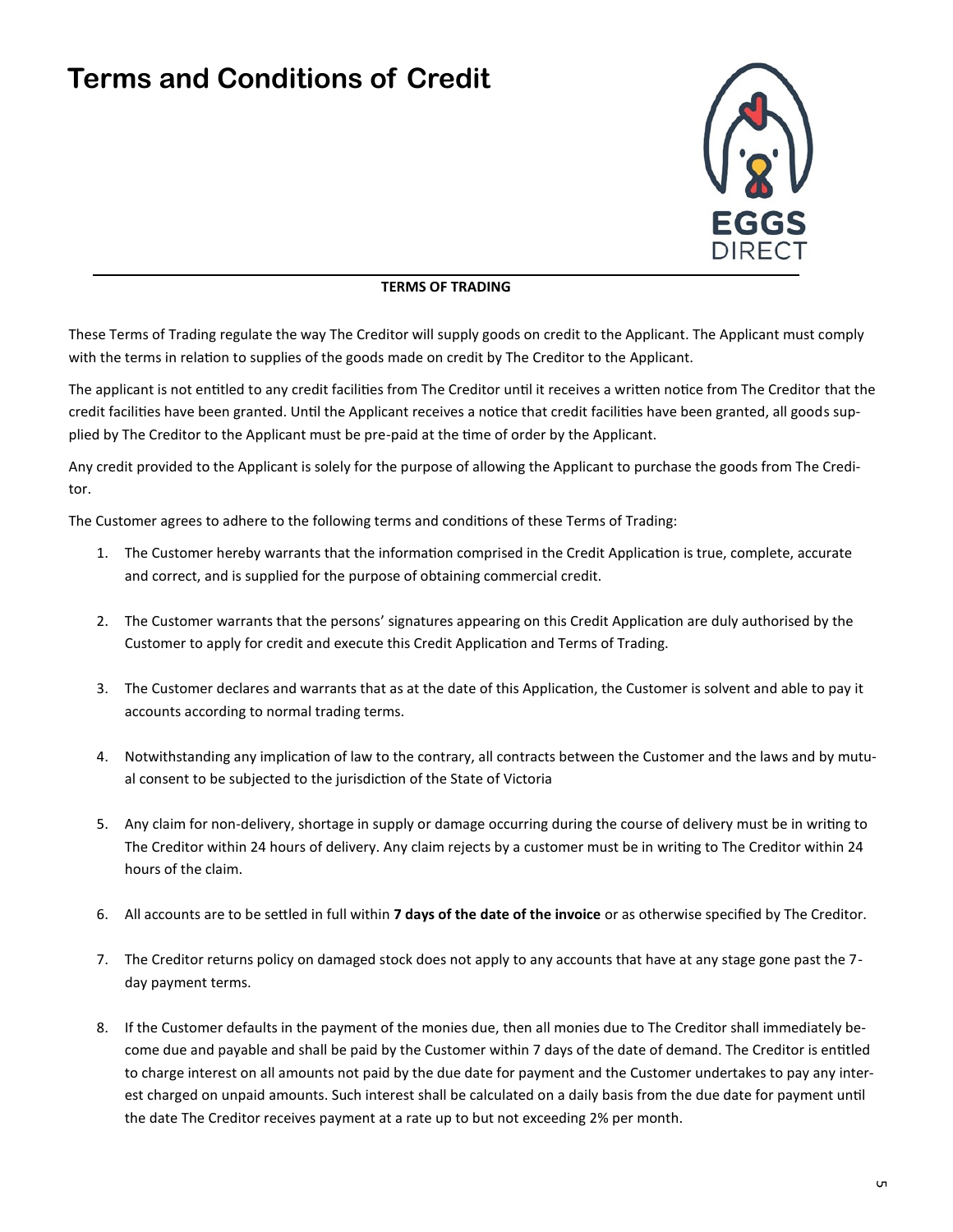Any expenses, costs or disbursements incurred by The Creditor in recovering any outstanding monies including Debt Recoveries Australia's debt collection agency fees, other mercantile agency fees and/or solicitor's costs will be paid by the Customer provided that those fees do not exceed the scale charges as charged by that debt collection agency/solicitor.

- 9. The Creditor shall be entitled without notice to terminate any credit arrangement with the Customer in the event of the Customer defaulting on any of these Terms of Trading.
- 10. The Creditor may from time to time place a limit on the amount of credit available to the Applicant and may also amend that limit from time to time.
- 11. The Creditor shall be entitled at any stage to require such security or additional security as The Creditor shall in its discretion think fit and shall be entitled to withhold supply of any goods or credit arrangements until such security or additional security is provided or for any other reason at The Creditor's discretion.
- 12. Risk in the goods passes to the Customer on delivery by The Creditor.
- 13. Title to the goods does not pass to the Customer until all monies owed by the Customer to The Creditor on any account have been paid. Until full payment is received, the Customer will be the Bailee of the goods in its possession and title to the goods will remain with The Creditor. The goods in the Customer's possession must be clearly identifiable as the property of The Creditor. The Customer may sell the goods in the ordinary course of its business but does so as fiduciary agent of The Creditor. If the Customer fails to pay any debt due to The Creditor by the date for payment, The Creditor may retake possession of the goods. All costs of such repossession of goods by The Creditor will be payable by the Customer. Such rights shall be without prejudice to The Creditor's right to claim damages from the Customer for breach of contract. The Customer irrevocably authorises The Creditor and its servants and agents to enter upon the Customer's premises without notice at any time, for purposes of examination or recovery of the goods.
- 14. The Customer shall indemnify The Creditor against any loss or expense, including debt collection costs arising from the Customer breaching these Terms of Trading on a full indemnity basis.
- 15. These Terms of Trading shall not exclude, limit, restrict or modify the rights, entitlements and remedies conferred upon the Customer or the liabilities imposed upon The Creditor by any condition or warranty implied by a Commonwealth, State or Territory Act or Ordinance, rendering void or prohibiting such exclusions, limitation, restriction, or modification.
- 16. If any of these Terms of Trading is or becomes for any reason wholly or partly invalid, that term shall to the extent of the invalidity to be written down to maintain its intended purpose where permissible by law or severed without prejudice to the continuing force and validity of the remaining terms.
- 17. If the Applicant is acting as a trustee, (Whether disclosed or not) the Applicant acknowledges that the trustee shall be liable on the account and that in addition the assets of the trust shall be available to meet payment of the account and a copy of the Trust Deed shall be provided upon demand.
- 18. The Customer must notify The Creditor at least 14 days prior to any proposed changes of ownership, change in registered particulars, alteration, addition to shareholding or directorship, application for winding up or liquidation and any other change, alteration or addition to the Customer's internal structure. The Customer must provide The Creditor with full det tails of the proposed change, alteration or addition. The Creditor may in its absolute discretion require security or addi tional security as The Creditor in its discretion think fit and shall be entitled to withhold supply of any goods or credit ar rangements until such security or additional security is provided.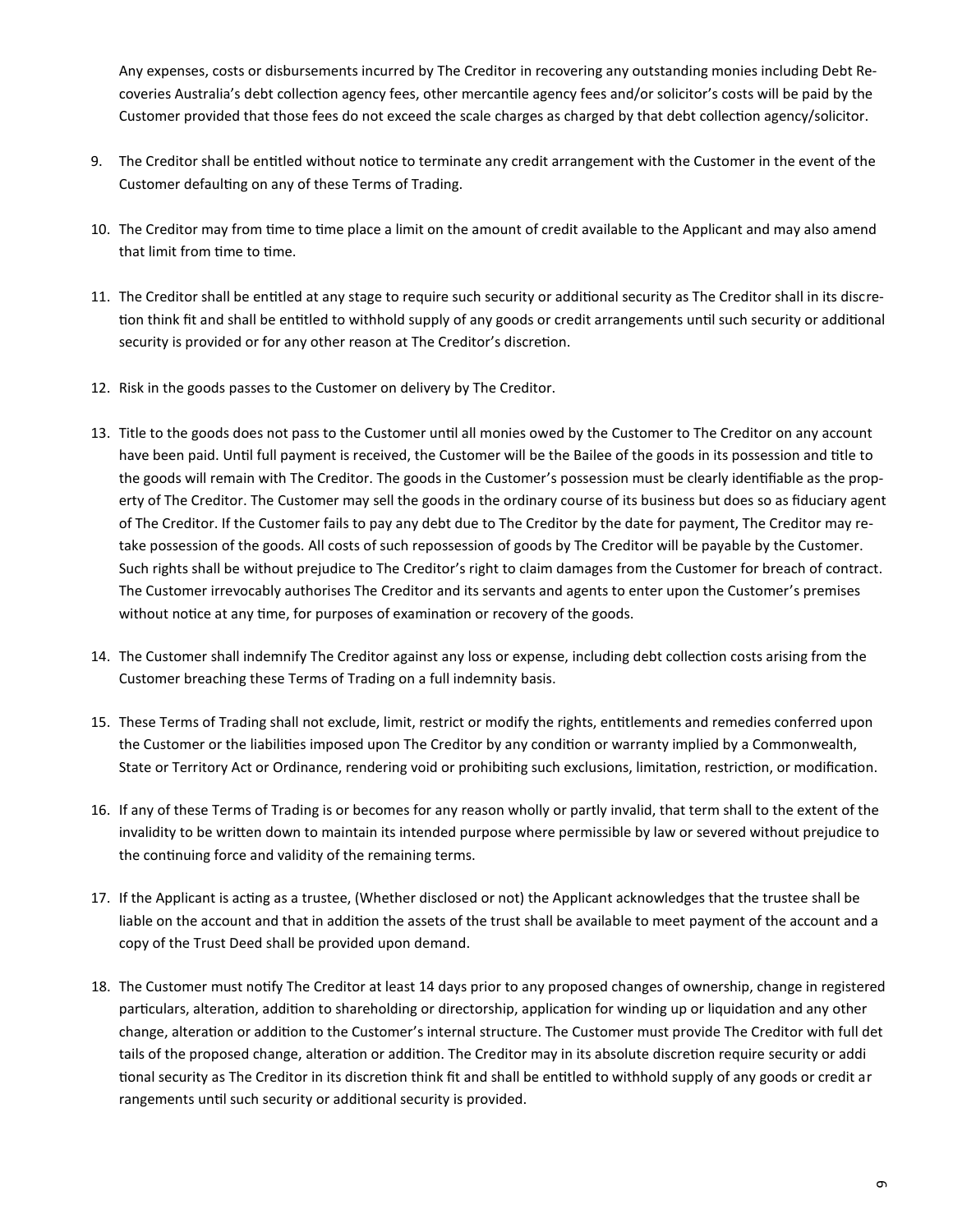If the Customer does not notify The Creditor of a proposed change, The Creditor may rely on any directors/proprietors' personal guarantees provided and such personal guarantees are not affected nor released or discharged by the change and such directors/proprietors will remain liable under the personal guarantee unless otherwise specifically release from the guarantee by consent in writing.

- 19. The Customer acknowledges that the *Privacy Act 1988* (Cth) (**Act**) allows The Creditor to give a credit reporting agency certain personal information about the Customer. The information which may be given to an agency is referred to in the Act and includes: particulars to identify the Customer; the fact that the Customer has applied for credit and the amount; the fact that The Creditor is a credit provider to the Customer; payments which become overdue more than 60 days, advice that payments are no longer overdue; cheques of \$100 or more drawn by the Customer which a Bank has dishonoured more than once; in specified circumstances, that in the opinion of The Creditor, the Customer has committed a serious credit infringement; that the credit provided to the Customer by The Creditor has been discharged.
- 20 To enable The Creditor to assess the Customer's Credit Application, the Customer authorises The Creditor as follows:
	- A. If asked to provide commercial credit, obtain from a credit reporting agency a credit report containing personal credit information about the Customer.
	- B. If asked to provide a personal credit, to use a credit report containing information about the Customer's com mercial activities or commercial creditworthiness from a business that provides information about the commer cial creditworthiness of a person. This is in accordance with the Act.
- 21. The Customer acknowledges and agrees that The Creditor is entitled to undertake all necessary enquiries, investigations, and assessments to ensure the accuracy of the information provided in the Credit Application, and further, that such information, as verified, may be used by The Creditor, and any authorised agent, employee, or subcontractor engaged by The Creditor, for the purpose of reviewing, vetting, monitoring, and if necessary, actioning the Customer's use and performance the operation of the credit facility, including recovery of any outstanding account balance.
- 22. Each of the Director's/Proprietor's guarantees shall be a continuing guarantee to The Creditor for all debts whatsoever and where so contacted by the Customer with The Creditor in respect of goods supplied or to be supplied. The Creditor may exercise its rights under any such guarantee without first having recourse to the Customer
- 23. The Creditor may vary these terms at any time by giving 7 days' notice to the Applicant in writing specifying the variation.

The Directors/Proprietors/Trustee acknowledges the above Terms of Trading and upon acceptance of this Credit Application by The Creditor by the way of written notice agree to be bound accordingly. The Applicant further agrees to the obtaining and use of credit information as stated in clauses 11, 12 and 13.

| Director's/Proprietor's/Trustee's Signature: |  |
|----------------------------------------------|--|
| <b>Print Name:</b>                           |  |
| <b>Position:</b>                             |  |
| Date:                                        |  |